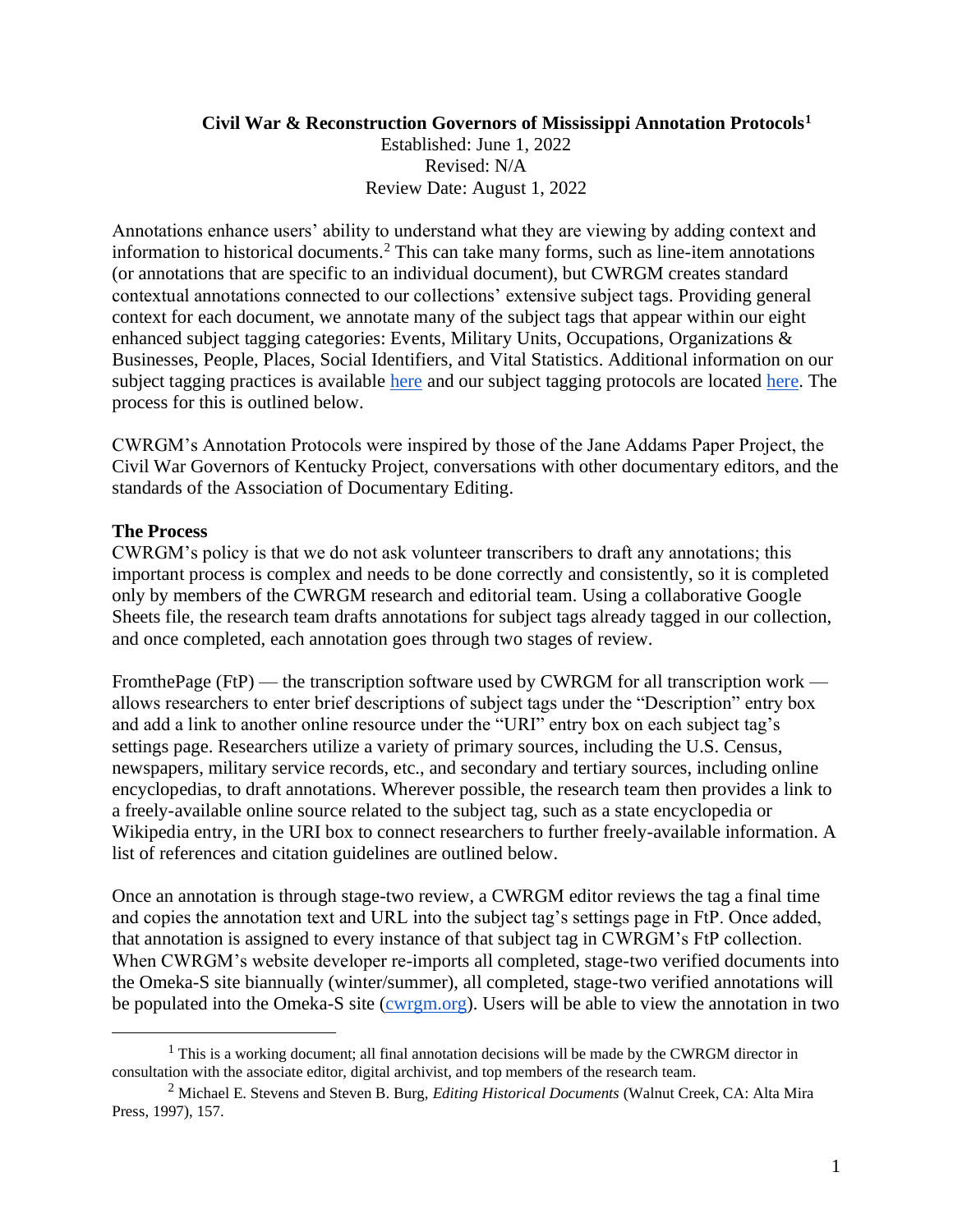places: on the subject tag's main page, which will function as a "specialized directory," and when they hover their cursor over a subject tag in a document.

### **Examples of Annotations grouped by Subject Tag Category**

The following is a list of approved resources, rules, and examples to aid the annotation process. REMEMBER: all annotations must be drafted and go through two stages of review in the collaborative Google Sheets file before they are exported to FromthePage.

# **VITAL STATISTICS:**

Many of the subject terms in the Vital Statistics category are self-explanatory, however CWRGM incorporates annotations to reflect what kinds of experiences can be found under these subject terms in our collection. Cambridge Dictionary definitions of vital statistics, followed by an explanation of how CWRGM defines each term, will be added to subject tags in the Vital Statistics category. While dictionary definitions are useful, CWRGM includes our projectspecific definitions as well because we often apply the term in more restrictive or inclusive ways. For example, the Cambridge Dictionary defines marriage as "a [legally](https://dictionary.cambridge.org/us/dictionary/english/legal) [accepted](https://dictionary.cambridge.org/us/dictionary/english/accepted) [relationship](https://dictionary.cambridge.org/us/dictionary/english/relationship) between two [people](https://dictionary.cambridge.org/us/dictionary/english/people) in which they [live](https://dictionary.cambridge.org/us/dictionary/english/live) together, or the [official](https://dictionary.cambridge.org/us/dictionary/english/official) [ceremony.](https://dictionary.cambridge.org/us/dictionary/english/ceremony)" However, CWRGM includes the marriage subject tag anytime an author refers to any reference to the act of marriage, whether the union was legally binding or not, to be inclusive of diverse forms of marriages.

Annotation Research & Links: Include a URL to the subject term's freely-available Cambridge Dictionary entry page under the "Link" column.

• Cambridge Dictionary (CD):<https://dictionary.cambridge.org/us/>

Vital Statistics Annotations:

- [[Birth]] is annotated as: While (CD) defines birth as "the time when a baby or [young](https://dictionary.cambridge.org/us/dictionary/english/young) animal comes out of [its](https://dictionary.cambridge.org/us/dictionary/english/its) mother's body," CWRGM employs this subject tag to refer to human births only.
- [[Death]] is annotated as: While (CD) defines death as "the end of life," CWRGM employs this subject tag to refer to human deaths only, both actual and hypothetical.
- [[Disease and illness]] is annotated as: While (CD) defines disease and illness as "(an) illness of people, animals, plants, etc., caused by infection or a failure of health rather than by an accident," CWRGM employs this subject tag to refer to human diseases and illnesses only. Furthermore, we apply it to both specific references to diseases and illnesses, such as the measles, and general descriptions of diseases and illnesses, such as sickness or ill health.
- [[Marriage]] is annotated as: While (CD) defines marriage as "a legally accepted relationship between two people in which they live together, or the official ceremony," CWRGM employs this subject tag whenever an author references marriage regardless of whether it was legally binding or not.
- [[Wounds and injuries]] is annotated as: (CD) defines wounds and injuries as "a damaged area of the body" or "physical harm or damage to someone's body caused by an accident or an attack," and CWRGM's tagging protocols align with this definition.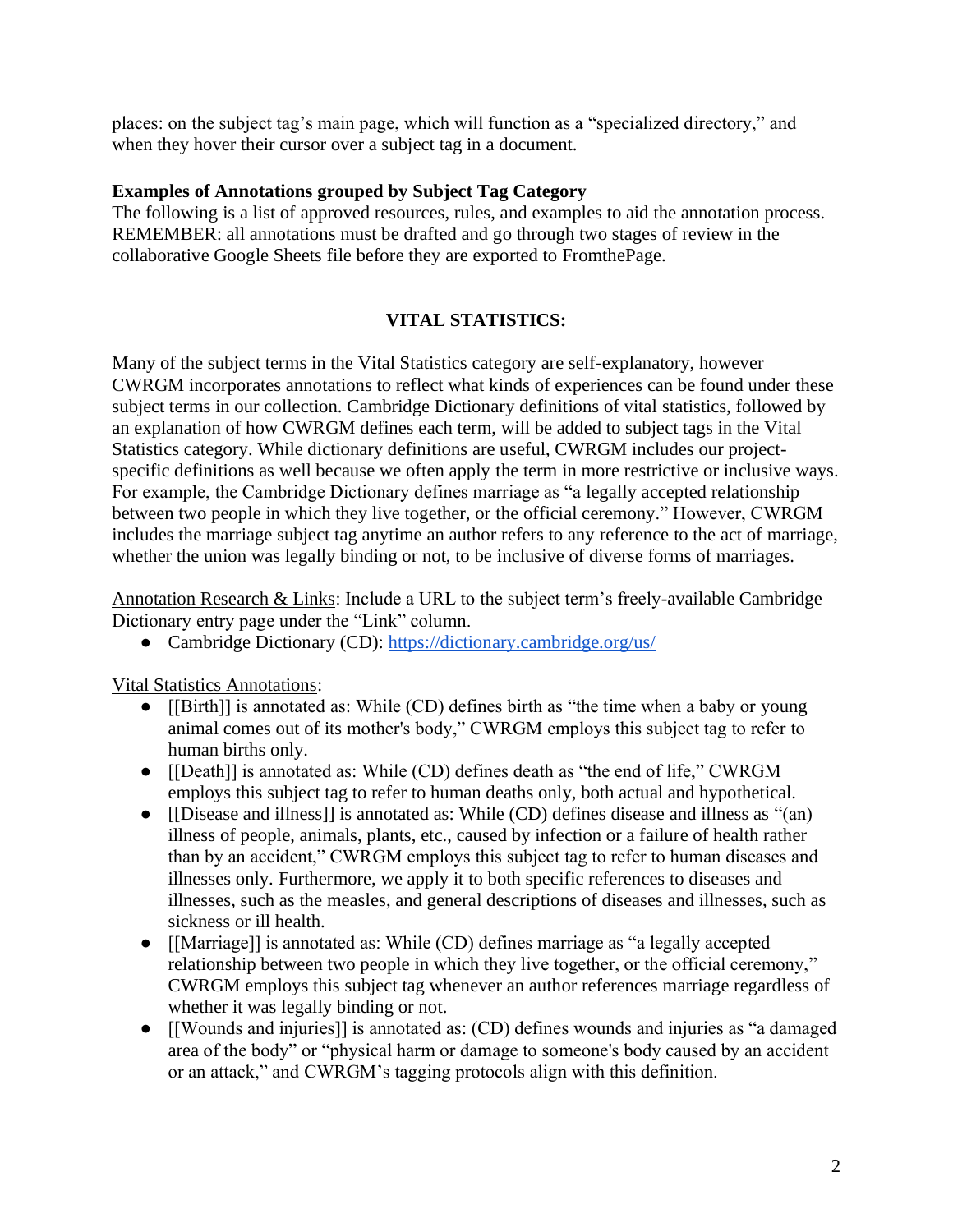### **PLACES:**

Annotation Research & Links: For towns, ghost towns, cities, and counties, include the URL to the place's freely-available encyclopedia entry page under the "Link" column.

- $\bullet$  Use the following state encyclopedias<sup>3</sup> for information:
	- Alabama (ALE):<http://encyclopediaofalabama.org/>
	- Arkansas (AKE):<https://encyclopediaofarkansas.net/>
	- Colorado (COE):<https://coloradoencyclopedia.org/>
	- Georgia (GAE):<https://www.georgiaencyclopedia.org/>
	- Kansas (KSE):<https://www.kshs.org/kansapedia/kansapedia/19539>
	- Louisiana (LAE):<https://64parishes.org/encyclopedia>
	- Maine (MEE):<https://maineanencyclopedia.com/>
	- Minnesota (MNE):<https://www.mnopedia.org/>
	- Mississippi (MSE):<https://mississippiencyclopedia.org/>
	- Missouri (MOE):<https://missouriencyclopedia.org/>
	- Nevada (NVE):<https://www.onlinenevada.org/>
	- North Carolina (NCE):<https://www.ncpedia.org/>
	- Ohio (OHE): [https://ohiohistorycentral.org/](https://ohiohistorycentral.org/w/Welcome_To_Ohio_History_Central)
	- Oklahoma (OKE):<https://www.okhistory.org/publications/encyclopediaonline>
	- Oregon (ORE):<https://www.oregonencyclopedia.org/>
	- South Carolina (SCE):<https://www.scencyclopedia.org/sce/>
	- Tennessee (TNE):<https://tennesseeencyclopedia.net/>
	- Utah (UTE): [https://www.uen.org/utah\\_history\\_encyclopedia/](https://www.uen.org/utah_history_encyclopedia/)
	- Virginia (VAE):<https://encyclopediavirginia.org/>
	- Washington (WAE):<https://www.historylink.org/>
	- West Virginia (WVE):<https://www.wvencyclopedia.org/>
	- Wyoming (WYE):<https://www.wyohistory.org/encyclopedia>
- For all other places, use:
	- Dunbar Rowland, Mississippi (DR-MS): *[Mississippi comprising sketches of](https://archive.org/details/mississippicomp01rowlgoog/page/258/mode/2up)  [towns, events, institutions, and persons, arranged in cyclopedic form](https://archive.org/details/mississippicomp01rowlgoog/page/258/mode/2up)*
	- Genealogy Inc. (GenInc)<https://www.genealogyinc.com/>
	- Wikipedia (Wiki):<https://en.wikipedia.org/>
	- Britannica (Brit):<https://www.britannica.com/>
- When state-level encyclopedias do not exist or there is no information on the town, carefully review what is available on Wikipedia and/or Britannica. If you can confirm this information with other source material or state-level libraries or archives, use it to craft the brief annotation and provide a link to the entry.

Towns & Cities: Include the county it resides in, followed by the town/city's founding date. Use the town/city's founding decade if an exact year cannot be identified. If the city is the county seat, also include this information as well.

<sup>&</sup>lt;sup>3</sup> This is a complete list of states who sponsor state-level encyclopedias as of March 2022.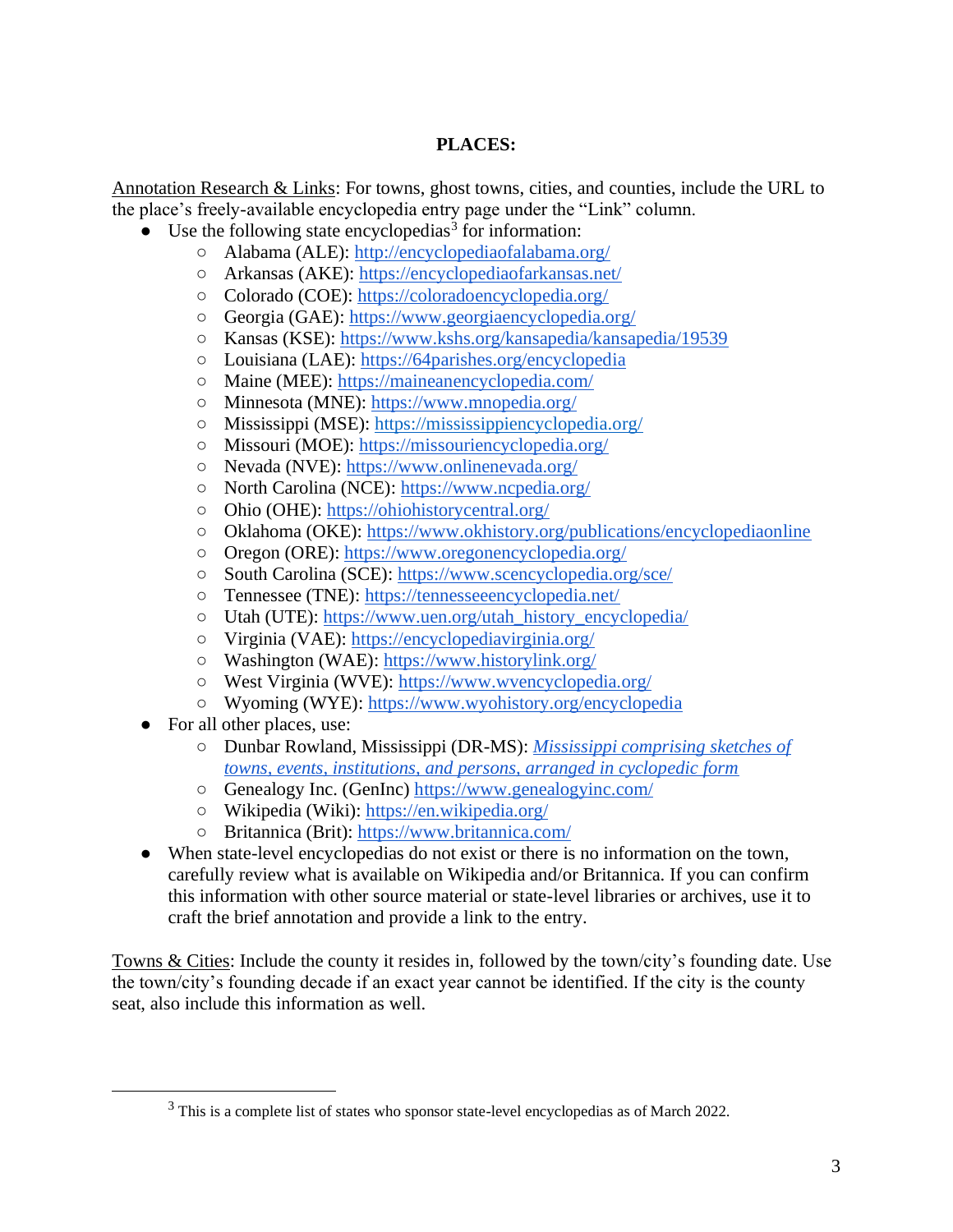- County Template: Located in [*Insert Name*] County, [*Insert Name*] was founded in [*Insert Date*].
- County Seat Template: Located in [*Insert Name*] County, [*Insert Name*] was founded in [*Insert Date*] and serves as the county seat.

For example,

- [[Abbeville (Miss.)]] is annotated as: "Located in Lafayette County, Abbeville was founded in the 1830s. (Wiki)"
- [[Aberdeen (Miss.)]] is annotated as: "Located in Monroe County, Aberdeen was founded in 1837 and serves as the county seat. (Wiki)"
- [[Cedar Bluff (Ala.)]] is annotated as: "Located in Cherokee County, Alabama, Cedar Bluff was founded as early as 1832 under the name Jefferson and was renamed Cedar Bluff in 1842. Cedar Bluff served as the county seat until 1844.  $(ALE)$ "

Unincorporated & Ghost Towns: Include the county it resided in, followed by the town's founding date. Use the town's founding decade if an exact year cannot be identified. Include a statement identifying its unincorporated area or ghost town status.

- Ghost Town Template: Located in [*Insert Name*] County, [*Insert Name*] was founded in [*Insert Date*]. [*Insert Name*] is a deserted town with few or no remaining inhabitants.
- Unincorporated Areas Template: Located in [*Insert Name*] County, [*Insert Name*] was founded in [*Insert Date*]. [*Insert Name*] is an unincorporated area that is not governed by a local municipal body.

For example,

- [[Arcadia (Miss.)]] is annotated as: "Located in Issaquena County, Arcadia was founded as early as 1882. Arcadia is a deserted town with few or no remaining inhabitants. (Wiki)"
- [[Brunswick (Miss.)]] is annotated as: "Located in Warren County, Brunswick was founded as early as 1853. Brunswick is a deserted town with few or no remaining inhabitants. (Wiki)"
- [[Austin (Miss.)]] is annotated as: "Located in Tunica County, Austin was founded in 1847. It served as the county seat from 1847-1888 and is an unincorporated area that is not governed by a local municipal body. (Wiki)"

Counties: Include the county's approximate geographic region, followed by its founding date. Use its founding year if an exact date cannot be identified.

● County Template: Located in [*Insert Region*] Mississippi, [*Insert Name*] County was established [*Insert Date*].

For example,

● [[Adams County (Miss.)]] is annotated as: "Located in southwestern Mississippi, Adams County was established April 2, 1799. (MSE; Wiki)"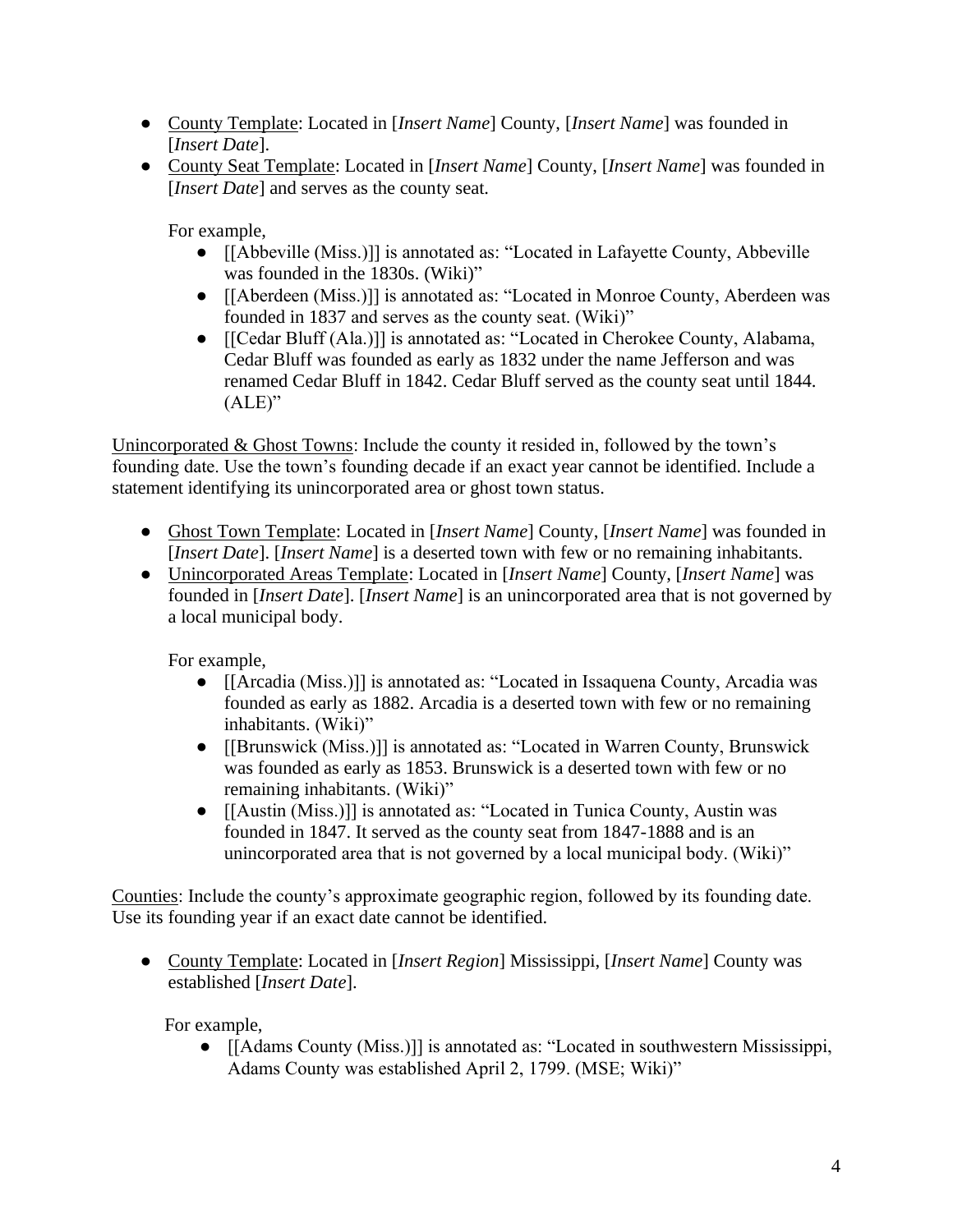● [[Amite County (Miss.)]] is annotated as: "Located in southwestern Mississippi, Amite County was established February 24, 1809. (MSE; Wiki)"

States: Include when the state became a territory, followed by its admission order into the Union and the date the state achieved statehood.

● State Template: The Territory of [*Insert Name*] was established [*Insert Date*]. Admitted as the [*Insert Number*] state, [*Insert Name*] achieved statehood [*Insert Date*].

For example,

● [[Iowa]] is annotated as: "The Territory of Iowa was established on July 4, 1838. Admitted as the 29th state, Iowa achieved statehood on December 28, 1846. (Wiki)"

Geographic Places: Include its size, what bodies of water create the geographic place, and where it is located.

- River Template: The [*Insert Name*] River is a [*Insert Number*]-mile-long [*Insert tributary/distributary*] of the [*Insert Name*] River in [*Insert Region*] [*Insert State*].
- Swamp Template: Formed by the [*Insert Name*], [*Insert Name*] Swamp is in [*Insert Place*].
- Oceans Template: Oceans are self explanatory and therefore do not need to be annotated. However, researchers will provide a link to the ocean's encyclopedia page.

For example,

- [[Atchafalaya River (La.)]] is annotated as: "The Atchafalaya River is a 137-milelong distributary of the Mississippi and Red rivers in south Louisiana. (Wiki)"
- [[Big Black River (Miss.)]] is annotated as: "The Big Black River is a 330-milelong tributary of the Mississippi River in central Mississippi. (Wiki)"
- [[Cypress Swamp (Miss.)]] is annotated as: "Formed by the Pearl River, Cypress Swamp is in Madison County, Mississippi. (NPS)"

Continents: Continents are self explanatory and therefore do not need to be annotated. However, researchers will provide a link to the continent's encyclopedia page.

Countries: Countries are self explanatory and therefore do not need to be annotated. However, researchers will provide a link to the country's encyclopedia page.

Military Places: Include the military training camps' county location, followed by its establishment date. Use its founding season and/or year if an exact date cannot be identified.

● Military Training Camp Template: Located in [*Insert Name*] County, Mississippi, Camp [*Insert Name*] was a [*Insert Confederate/Union*] [*Insert Type*] camp established on [*Insert Date*].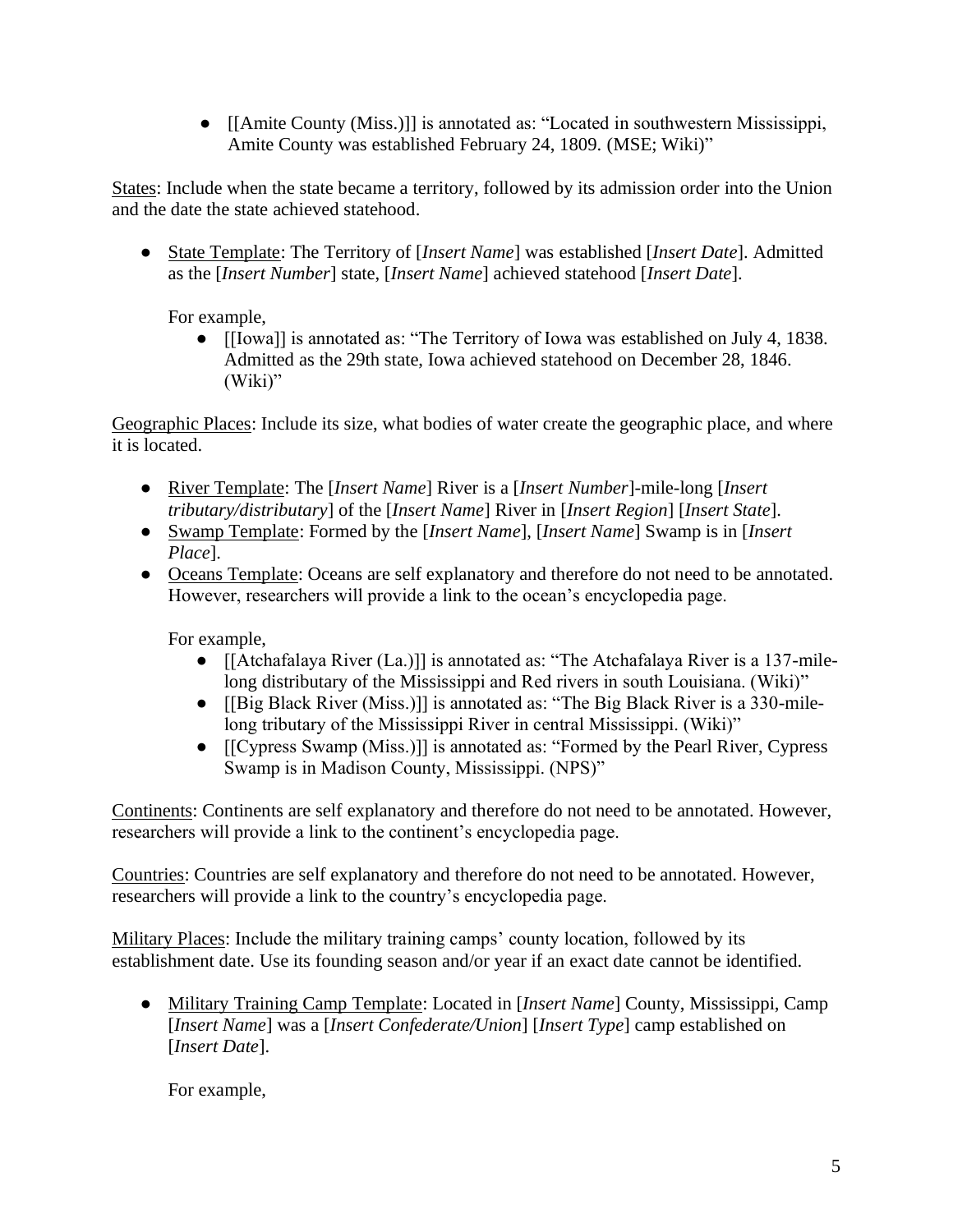- [[Military training camps--Camp Grenada (Miss.)]] is annotated as: "Located in Grenada County, Mississippi, Camp Grenada was a Confederate training camp established as early as the summer of 1862. (DR-MSOR)"
- Military Forts Template: Located in [*Insert Place*], Fort [*Insert Name*] was a [*Insert Confederate/Union*] fortification built [*Place*].

For example,

● [[Forts--Fort Pemberton (Miss.)]] is annotated as: "Located at the confluence of the Yalobusha and Tallahatchie rivers, Fort Pemberton was a Confederate fortification built near Greenwood. (DR-MSOR)"

Geolocation: CWRGM incorporates latitude and longitude information wherever possible for subject tags in the Places category to facilitate mapping. While geolocation information serves as a form of annotation, our protocols for entering latitude and longitude can be found in the subject tagging protocols located [here.](https://cwrgm.org/page/editorial-process)

# **OCCUPATIONS:**

Many of the subject terms in the Occupations category are self-explanatory, however CWRGM incorporates annotations to reflect what kinds of experiences can be found under these subject terms in our collection and aid readers who may be less familiar with nineteenth century occupations and roles.

Annotation Research & Links: Include a URL to the subject term's freely-available Cambridge Dictionary entry page under the "Link" column.

• Cambridge Dictionary (CD):<https://dictionary.cambridge.org/us/>

Occupations: Include Cambridge Dictionary's definition of the occupations, followed by an explanation of how CWRGM defines each term if it differs from Cambridge Dictionary.

- [[Coopers]] is annotated as: "'A person who makes and repairs barrels.'" (CD)
- [[Geologists]] is annotated as: "'A person who studies geology, the the study of the rocks and similar substances that make up the earth's surface.'" (CD)
- [[Secretaries]] is annotated as: "'Someone who [works](https://dictionary.cambridge.org/us/dictionary/english/works) in an [office,](https://dictionary.cambridge.org/us/dictionary/english/office) writing [letters,](https://dictionary.cambridge.org/us/dictionary/english/capital) making [phone](https://dictionary.cambridge.org/us/dictionary/english/phone) [calls,](https://dictionary.cambridge.org/us/dictionary/english/call) and [arranging](https://dictionary.cambridge.org/us/dictionary/english/arrange) [meetings](https://dictionary.cambridge.org/us/dictionary/english/meeting) for a [person](https://dictionary.cambridge.org/us/dictionary/english/person) or for an [organization.](https://dictionary.cambridge.org/us/dictionary/english/organization)'" (CD) CWRGM includes people who perform administrative assistance under this tag, but we do not include government positions that incorporate the word secretary, such as Secretary of State, under this subject tag.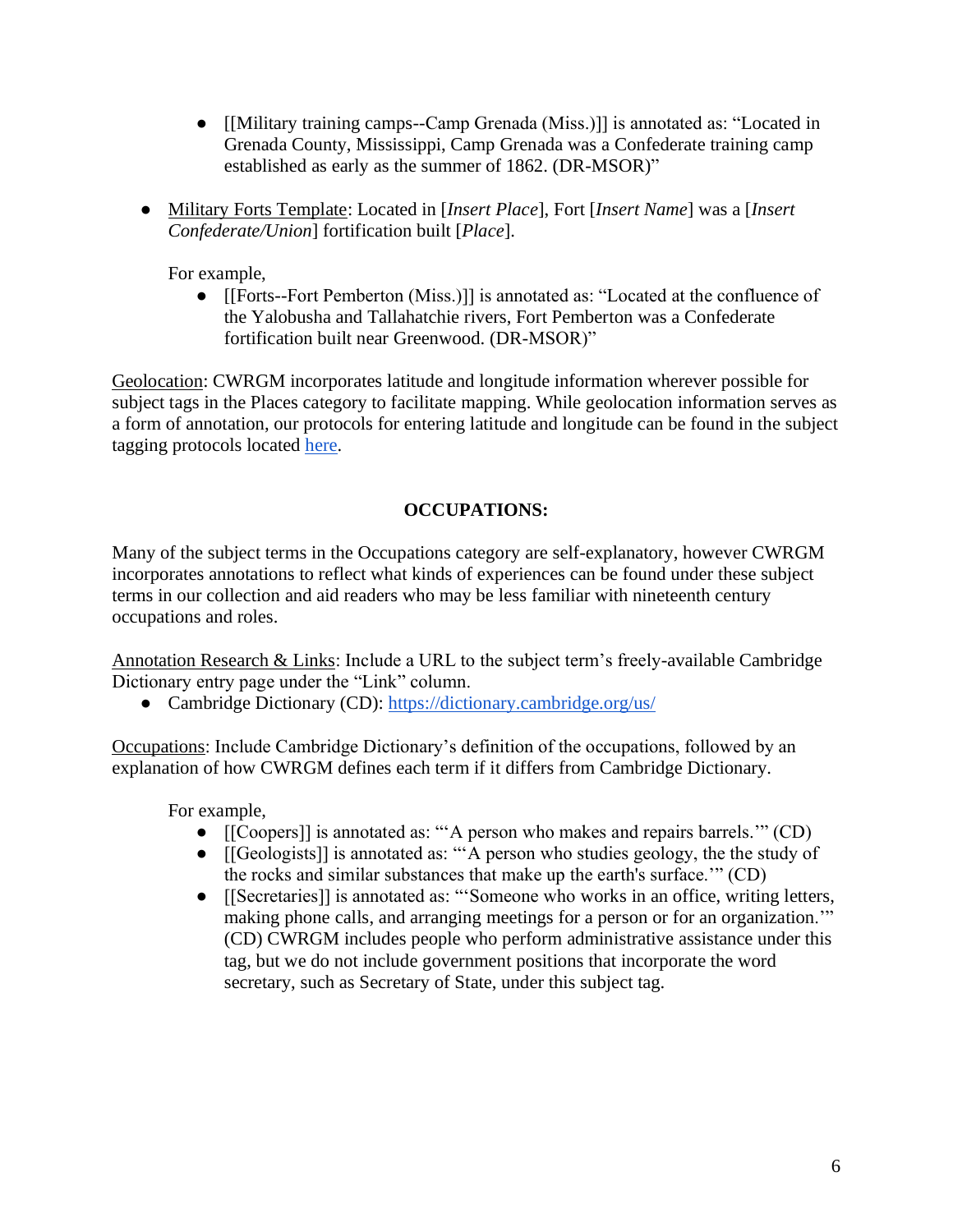### **MILITARY UNITS:**

Annotation Research & Links: For Mississippi units, include the URL to the freely-available and searchable Dunbar Rowland book under the "Link" column.

- Use the following resources to research Mississippi military units:
	- (HMU) H. Grady Howell, Jr., "Military History of Mississippi, 1803–1898: Including a Listing of All Known Mississippi Confederate Military Units" in *For Dixie Land I'll Take My Stand: A Muster Listing of All Known Mississippi Confederate Soldiers, Sailors, and Marines*, vol. 1 (Madison, MS: Chickasaw Bayou Press, 1988). (uploaded to Google Drive).
	- (DR-MSOR) Dunbar Rowland, *[The Official and Statistical](https://books.google.com/books?id=wMoGAQAAIAAJ&printsec=frontcover#v=onepage&q&f=false) Register of the State of [Mississippi](https://books.google.com/books?id=wMoGAQAAIAAJ&printsec=frontcover#v=onepage&q&f=false)*, 2 vols. (Nashville, TN: Brandon Printing Co., 1908).
	- "Mississippi Military Units–Read Only" internal Google Sheets file that compiles information from Howell and Rowland.
- Use the following resource to research military units outside of Mississippi:
	- (NPS-BU) National Park Service, [Search for Battle Units,](https://www.nps.gov/civilwar/search-battle-units.htm) Soldiers and Sailors Database

Companies: Include the company's nickname, followed by its founding date, county, and officer, as well as the theater they served in. Use the unit's founding season and year if an exact date cannot be identified. If another officer later commanded the company, denote this as well.

● Company Template: Commonly known as the [*Insert Nickname*], Company [*Insert Letter*] of the [*Insert Unit*] was organized on [*Insert Date*] in [*Insert Place/s*] under the command of Capt. [*Insert Name*] and served in the [*Insert Eastern/Western/Trans-Mississippi*] Theater. The company was later commanded by Capt. [*Insert Name*]. They were reorganized as Company [*Insert Letter*] of the [*Insert Unit*]. (*Omit any information that does not apply or cannot be located*)

- [[Confederate States of America. Army. Mississippi. Infantry Regiment, 9th. Company E]] is annotated as: "Commonly known as the Horn Lake Volunteers, Company E of the 9th Regiment, Mississippi Infantry (Confederate) was organized on February 26, 1861 in DeSoto County, Mississippi under the command of Capt. John U. Foster and served in the Western Theater. They were reorganized as Company A of the 10th Regiment, Mississippi Infantry (Confederate). (HMU, 17-18; DR-MSOR, 583)"
- [[Confederate States of America. Army. Mississippi. Infantry Regiment, 11th. Company B]] is annotated as: "Commonly known as the Coahoma Invincibles, Company B of the 11th Regiment, Mississippi Infantry (Confederate) was organized on February 16, 1861 in Coahoma County, Mississippi under the command of Capt. Samuel N. Delaney and served in the Eastern Theater. The company was later commanded by Capt. H. P. Reid. (HMU, 19; DR-MSOR,  $437$ "
- [[Mississippi. Militia. Minute Men Infantry Regiment, 5th (1862-1863). Company B]] is annotated as: "Commonly known as the Jasper County Minute Men,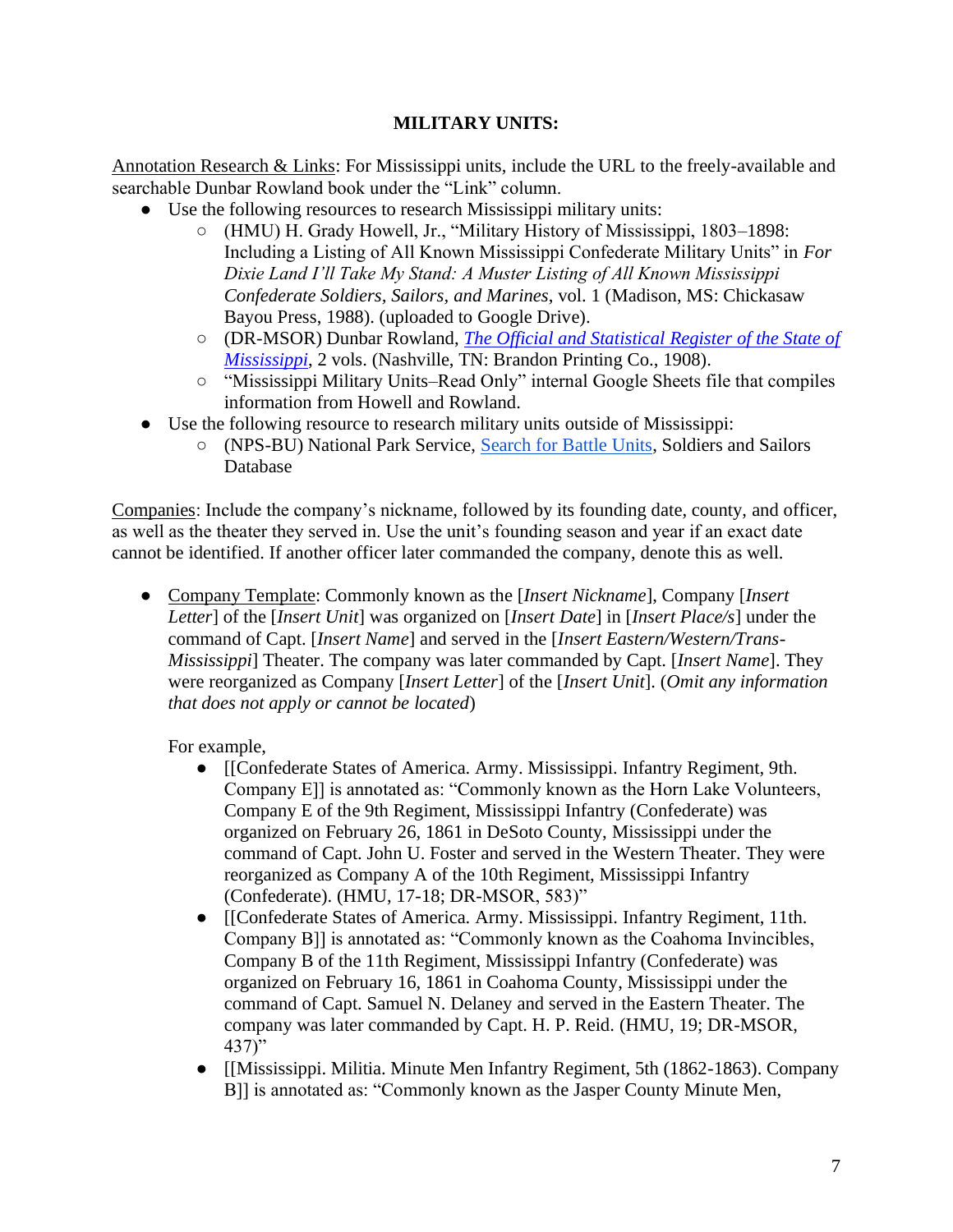Company B of the 5th Regiment, Mississippi Militia (Minute Men) (1862-1863) was organized on July 25, 1862 in Jasper County under the command of Capt. William C. Porter and served in the Western Theater. (HMU, 14; DR-MSOR 891)"

If the company includes a different company letter designation and/or additional significant identifying information, denote it as follows:

For example,

- [[Confederate States of America. Army. Mississippi. Infantry Regiment, 11th. Company A]] is annotated as: "Commonly known as the University Grays, Company A of the 11th Regiment, Mississippi Infantry (Confederate) was organized on February 7, 1861 in Lafayette County, Mississippi under the command of Capt. William Benjamin Lowry and served in the Eastern Theater. The company was later commanded by Capts. Simeon B. Marsh and John Vincent Moore. It was composed of current students from the University of Mississippi at Oxford. (DR-MSOR, 437)"
- [[Confederate States of America. Army. Mississippi. Infantry Regiment, 12th. Company B]] is annotated as: "Commonly known as the Natchez Fencibles, Company B of the 12th Regiment, Mississippi Infantry (Confederate) was organized on March 5, 1861 in Adams County, Mississippi under the command of Capt. Edwin M. Blackburn and served in the Eastern Theater. The company was later commanded by Capts. Thomas A. Wilson and Thomas Q. Munce. It was also designated as Company G of the 12th Regiment, Mississippi Infantry (Confederate). (HMU, 19; DR-MSOR, 444-445)"

Regiments and Battalions: Include the regiment's unit identification, followed by its founding date, county, and officer, as well as the theater they served in. Use the unit's founding season and year if an exact date cannot be identified. If another officer later commanded the regiment, denote this as well.

● Regiment & Battalion Template: The [*Insert Unit*] was organized [*Insert Date*] in [*Insert Place/s*] under the command of Col. [*Insert Name*] and served in the [*Insert Eastern/Western/Trans-Mississippi*] Theater. It was later commanded by Cols. [*Insert Name*] and [*Insert Name*].

- [[Confederate States of America. Army. Mississippi. Infantry Regiment, 13th]] is annotated as: "The 13th Regiment, Mississippi Infantry (Confederate) was organized May 13-15, 1861 in Alcorn County, Mississippi under the command of Col. William Barksdale and served in the Eastern Theater. It was later commanded by Cols. James W. Carter and Kennon McElroy. (HMU, 20; DR-MSOR, 452)"
- [[Confederate States of America. Army. Mississippi. Infantry Regiment, 14th]] is annotated as: "The 14th Regiment, Mississippi Infantry (Confederate) was organized in the Spring of 1861 under the command of Col. William Edwin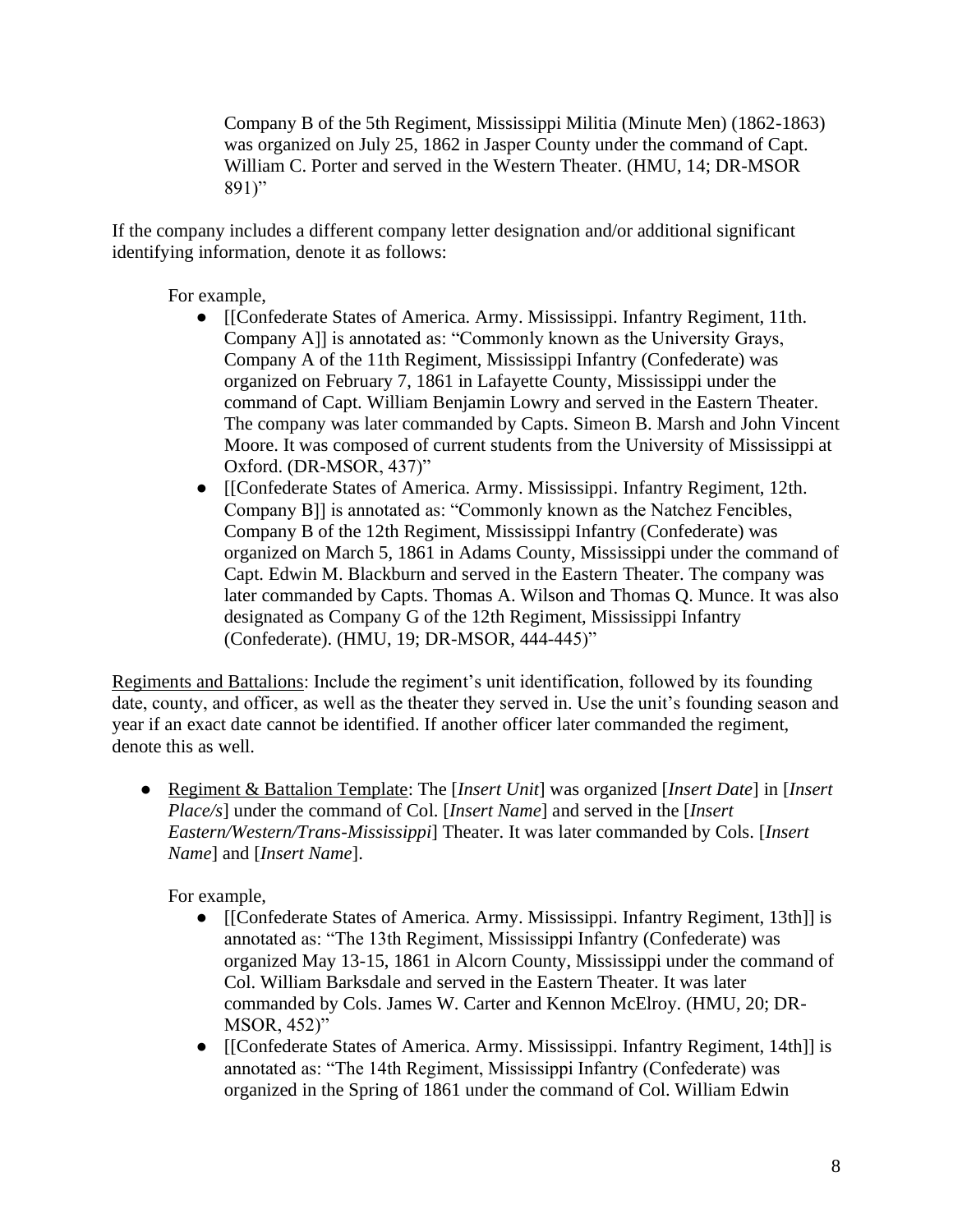Baldwin and served in the Western Theater under Adams' and Lowry's Brigade. It was later commanded by Cols. George W. Abert and Washington L. Doss. (HMU, 20; DR-MSOR, 606)"

- [[Mississippi. Militia. Minute Men Infantry Regiment, 5th (1862-1863)]] is annotated as: "The 5th Regiment, Mississippi Militia (Minute Men) (1862-1863) was organized in the late summer of 1862 under the command of Col. H. C. Robinson and served in the Western Theater. (HMU, 14; DR-MSOR, 891)"
- [[United States. Army. New York. Cavalry Regiment, 2nd (1861-1865)]] is annotated as: "The 2nd Regiment, New York Cavalry Regiment (Federal) was organized on October 26, 1861 in Westchester County, New York under the command of Col. J. Mansfield Davies and served in the Eastern Theater. (NPS-BU)"

Brigades: Include the brigade's name followed by its founding date, officer, and the theater the brigade served in and the army it served under. Use the brigade's founding season and year if an exact date cannot be identified. If another officer later commanded the brigade, denote this as well. If the brigade has a unit identification number, include it as well.

● Brigade Template: [*Insert Name*] Brigade was organized [*Insert Date*] under the command of Brig. Gen. [*Insert Name*]. It served in the [*Insert Eastern/Western/Trans-Mississippi*] Theater under the Army of [*Insert Name*].

For example,

• [[Confederate States of America. Army--Davis' Brigade]] is annotated as: "Davis' Brigade was organized in October 1862 under the command of Brig. Gen. Joseph Robert Davis. It served in the Eastern Theater under the Army of Northern Virginia. (HMU, 147)"

Armies: Include the army's name followed by its founding date and officer. Use the army's founding season and year if an exact date cannot be identified. If another officer later commanded the army, include this as well.

● Army Template: [*Insert Name*] was organized on [*Insert Date*] under the command of Gen. [*Insert Name*] and served in the [*Insert Eastern/Western/Trans-Mississippi*] Theater.

For example,

● [[Confederate States of America. Army of Northern Virginia]] is annotated as "The Army of Northern Virginia was organized on June 20, 1861 as the Army of the Potomac under the command of P. G. T. Beauregard and served in the Eastern Theater. It was renamed the Army of Northern Virginia on March 14, 1862 and was later commanded by Gens. Joseph E. Johnston (July 20, 1861-May 31, 1862) and Robert E. Lee (June 1, 1862-April 12, 1865). (Wiki)"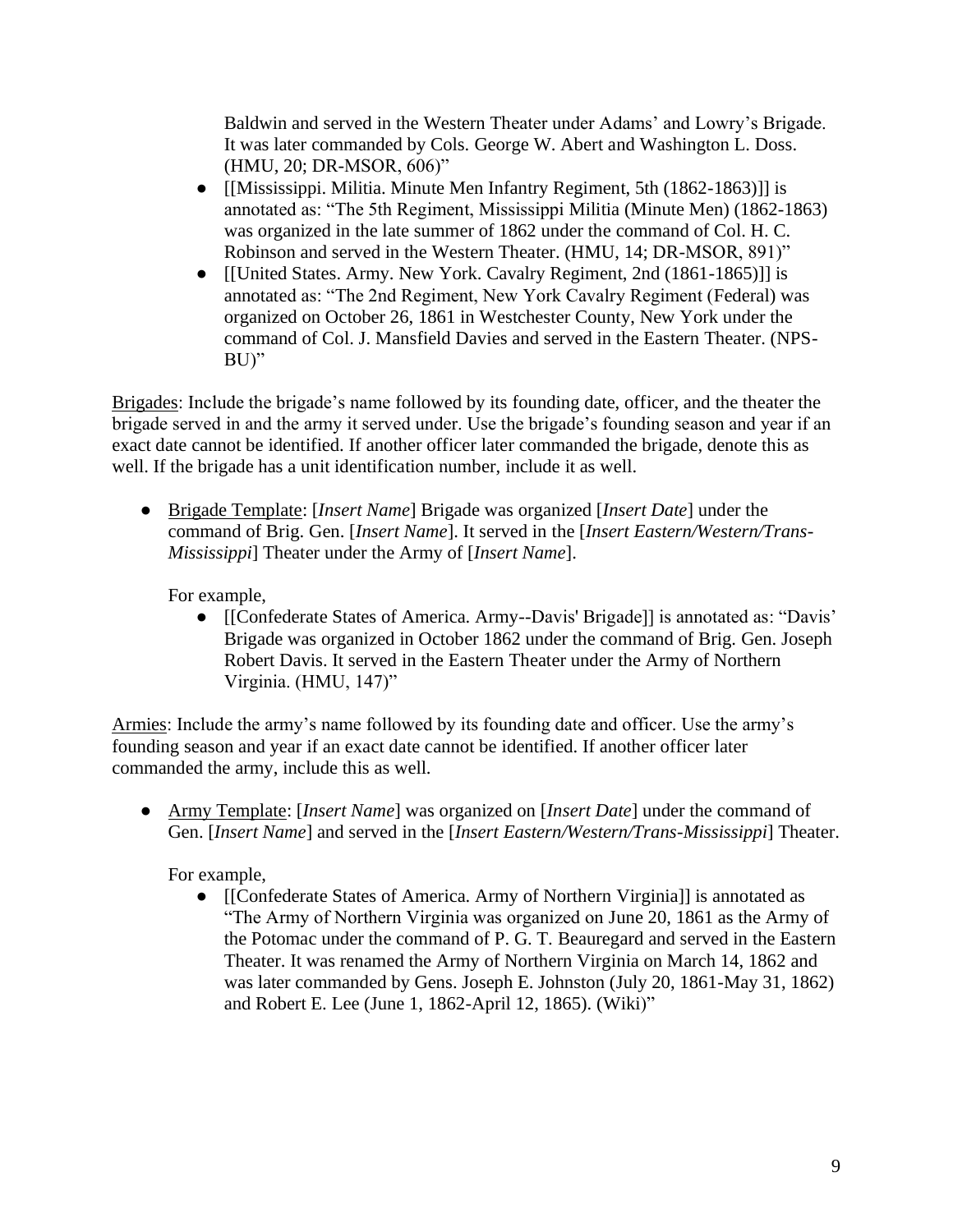# **PEOPLE:**

Annotation Research & Links: If the person exists in FamilySearch.org, include the URL to the person's freely-available FamilySearch entry page under the "Link" column.

- FamilySearch:<https://www.familysearch.org/en/>
- Use the following databases<sup>4</sup> and resources to research people:
	- FamilySearch:<https://www.familysearch.org/en/>
	- GenealogyBank:<https://www.genealogybank.com/>
	- FindaGrave:<https://www.findagrave.com/>
	- Newspapers.com:<https://www.newspapers.com/>
	- Library of Congress Chronicling America:<https://chroniclingamerica.loc.gov/>
	- Fold3:<https://www.fold3.com/?group=1>
	- Ancestry:<https://www.ancestry.com/>
	- (HDL): H. Grady Howell, Jr. *For Dixie Land I'll Take My Stand! A Muster Listing of All Known Mississippi Soldiers, Sailors and Marines* (Chickasaw Bayou Press, 1998).
	- (DR-MSOR): Dunbar Rowland, *[The Official and Statistical Register of the State](https://books.google.com/books?id=wMoGAQAAIAAJ&printsec=frontcover#v=onepage&q&f=false)  [of Mississippi](https://books.google.com/books?id=wMoGAQAAIAAJ&printsec=frontcover#v=onepage&q&f=false)*, 2 vols. (Nashville, TN: Brandon Printing Co., 1908).

Standard Biographical Information: Include the person's birth date and location. Include any known marriages with the spouse's name. If they are a soldier/veteran include their rank, unit they served in, and if/when they applied for a pension. Add their ethnicity, free/slave status, town and county of their resident, and occupation for the U.S. Census in 1860, 1870, and 1880 (the years CWRGM's collection covers). End with their death date and location, and burial location. *Put these components in chronological order and omit any information that does not apply or cannot be located.*

If you cannot identify the person, include the following annotation: "Not identified."

- Birth & Marriage Templates: [*Insert Name*] was born on [*Insert Date*] in [*Insert Place*] and married to [*Insert Name*]. Include wives' maiden names in parenthesis before their married names if known.
- 1860 Census/Slave Schedules Template: The U.S. Census (1860) lists [*Insert him/her*] as a [*Insert Race/Ethnicity*] [*Insert Occupation*], living in [*Insert Place*]. According to the 1860 Slave Schedules, [*Insert Name*] enslaved [*Insert Number*] people.
- Enslaved Status Template:
	- If enslavers are known: According to [*Insert Source*], [*Insert enslaver's name*] enslaved [*Insert Name*] in [*Insert place*].
	- If enslavers are unknown: While [*Insert name*] was enslaved, the name/s of their enslavers could not be identified.
- Military Service Template: He served as [*Insert Rank*] of [*Insert Unit*] in [*Insert Month & Year*]. [*Insert He/She*] applied for a [*Insert Pension Type*] pension in [*Insert Month & Year*].

<sup>4</sup> Access to paid subscriptions is provided for CWRGM research and editorial staff.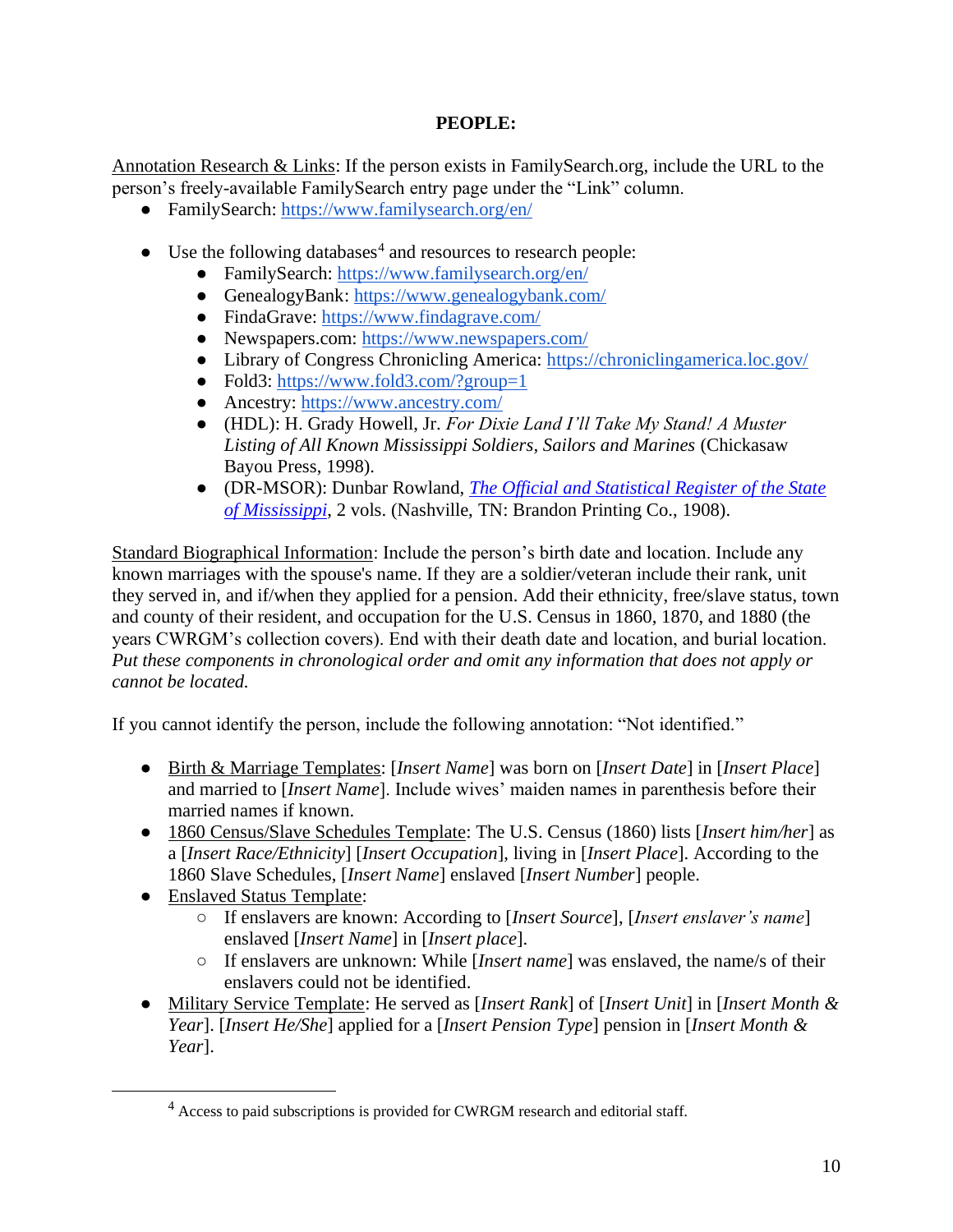- 1870 Census Template: The U.S. Census (1870) lists [*Insert him/her*] as a [*Insert Race/Ethnicity*] [*Insert Occupation*], living in [*Insert Place*].
- 1880 Census Template: The U.S. Census (1880) lists [*Insert him/her*] as a [*Insert Race/Ethnicity*] [*Insert Occupation*], living in [*Insert Place*].
- Death & Burial Template: [*Insert Name*] died on [*Insert Date*] in [*Insert Place*] and is buried in [*Insert Place*].

For example,

- [[Ashcraft, Thomas C.]] would be annotated as: "Thomas Calvin Ashcraft was born on March 25, 1831 in Perry County, Tennessee and married to Laura (Noe) Ashcraft. (FG; U.S. Census, 1860) The U.S. Census (1860) lists him as a white lawyer, living in Chickasaw, Mississippi. He served as Captain of Company E, 41st Regiment, Mississippi Infantry (Confederate) beginning in February 1862 (DR-MSOR, 731; HDL, 78), Lieutenant-Colonel of the 3rd Battalion, Mississippi Cavalry (State Troops) beginning in May 1864 (DR-MSOR, 911; HDL, 78), Colonel of the 11th Regiment (Ashcraft's), Mississippi Cavalry (Confederate) beginning in June 1864, and Colonel of the 11th Regiment (Ashcraft's Consolidated), Mississippi Cavalry (Confederate) beginning in February 1865 (DR-MSOR, 912-913). Ashcraft died in 1865 and is buried in Verona, Lee County, Mississippi. (FG)"
- [[Wilbourn, Christopher Columbus]] would be annotated as: "Christopher C. Wilbourn was born around 1835 in South Carolina and married to Quince Annie/Anna (Shaw) Wilbourn in January 1860. (TN-MR) The U.S. Census (1860) lists him as a farmer, living in Perry County, Mississippi. According to the 1860 Slave Schedules, Wilbourn enslaved 28 people. He served as Captain then 1st Lieutenant of Company E, Hughes' Battalion, Mississippi Cavalry (Confederate) beginning in July 1861, Lieutenant-Colonel of Hughes' Battalion, Mississippi Cavalry (Confederate) beginning in the Spring of 1862 (DR-MSOR, 846), and Colonel of the 4th Regiment, Mississippi Cavalry (Confederate) beginning in September 1863. (DR-MSOR, 793) The U.S. Census (1880) lists him as a white farmer and doctor, living in Panola County, Mississippi.

### **ORGANIZATIONS AND BUSINESSES:** *Under Construction*

### **EVENTS:** *Under Construction*

#### **SOCIAL IDENTIFIERS:** *Under Construction*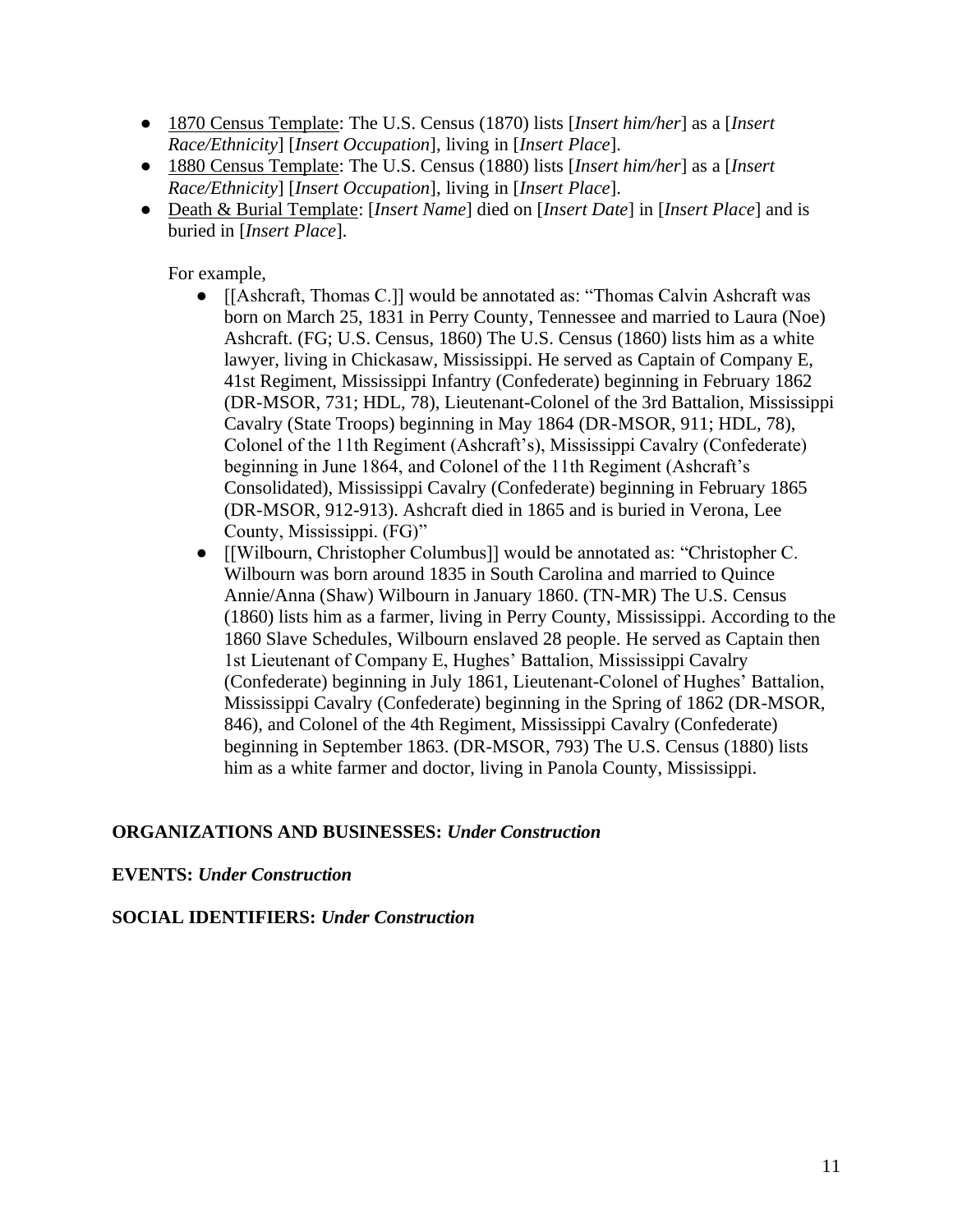#### **REVISING ANNOTATIONS:**

CWRGM editors will alert users internally at cwrgm.org when revisions have been made to an annotation by adding the following text to the bottom of the annotation: "Revised [Insert date]"

#### For example:

● Revised 2022-03-22

#### **ANNOTATION CITATIONS:**

CWRGM researchers provide brief, abbreviated citations (with page numbers when applicable) within each annotation. When multiple sources were used to create the annotation, separate each using a semicolon. Abbreviated citations are designed to direct users to relevant information with minimal disruption to an annotation's readability. While the abbreviated codes for source materials are listed below for CWRGM researchers' reference.

#### Source Abbreviations:

- Online State Encyclopedias:
	- Alabama (ALE):<http://encyclopediaofalabama.org/>
	- Arkansas (AKE):<https://encyclopediaofarkansas.net/>
	- Colorado (COE):<https://coloradoencyclopedia.org/>
	- Georgia (GAE):<https://www.georgiaencyclopedia.org/>
	- Kansas (KSE):<https://www.kshs.org/kansapedia/kansapedia/19539>
	- Louisiana (LAE):<https://64parishes.org/encyclopedia>
	- Maine (MEE):<https://maineanencyclopedia.com/>
	- Minnesota (MNE):<https://www.mnopedia.org/>
	- Mississippi (MSE):<https://mississippiencyclopedia.org/>
	- Missouri (MOE):<https://missouriencyclopedia.org/>
	- Nevada (NVE):<https://www.onlinenevada.org/>
	- North Carolina (NCE):<https://www.ncpedia.org/>
	- Ohio (OHE): [https://ohiohistorycentral.org/](https://ohiohistorycentral.org/w/Welcome_To_Ohio_History_Central)
	- Oklahoma (OKE):<https://www.okhistory.org/publications/encyclopediaonline>
	- Oregon (ORE):<https://www.oregonencyclopedia.org/>
	- South Carolina (SCE):<https://www.scencyclopedia.org/sce/>
	- Tennessee (TNE):<https://tennesseeencyclopedia.net/>
	- Utah (UTE): [https://www.uen.org/utah\\_history\\_encyclopedia/](https://www.uen.org/utah_history_encyclopedia/)
	- Virginia (VAE):<https://encyclopediavirginia.org/>
	- Washington (WAE):<https://www.historylink.org/>
	- West Virginia (WVE):<https://www.wvencyclopedia.org/>
	- Wyoming (WYE):<https://www.wyohistory.org/encyclopedia>
- Other Online Encyclopedias:
	- (GenInc): Genealogy Inc.<https://www.genealogyinc.com/>
	- (Wiki): Wikipedia<https://en.wikipedia.org/>
	- (Brit): Britannica<https://www.britannica.com/>